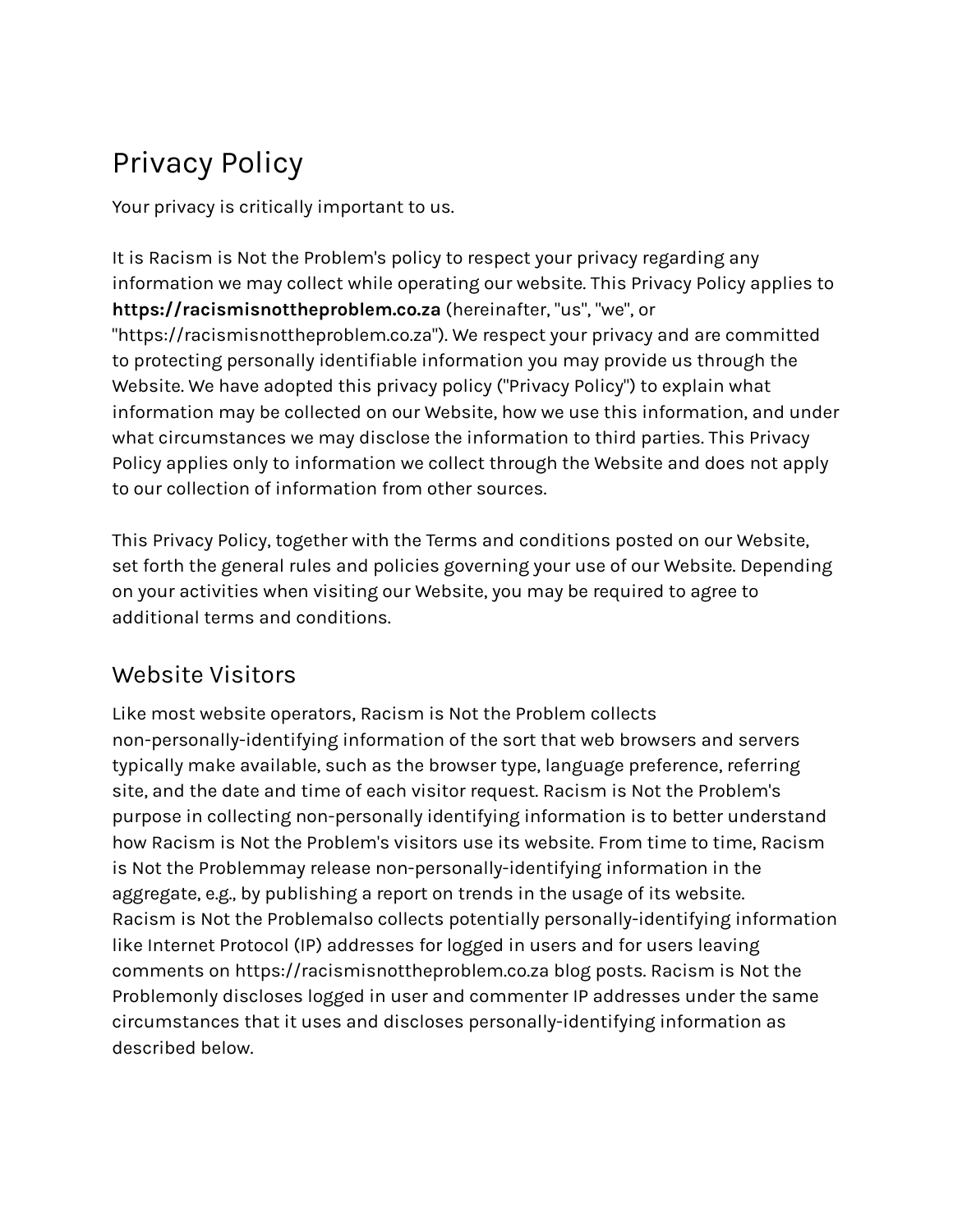# Gathering of Personally-Identifying Information

Certain visitors to Racism is Not the Problem's websites choose to interact with Racism is Not the Problem in ways that require Racism is Not the Problem to gather personally-identifying information. The amount and type of information that Racism is Not the Problem gathers depends on the nature of the interaction. For example, we ask visitors who sign up for a blog at https://racismisnottheproblem.co.za to provide a username and email address.

#### Security

The security of your Personal Information is important to us, but remember that no method of transmission over the Internet, or method of electronic storage is 100% secure. While we strive to use commercially acceptable means to protect your Personal Information, we cannot guarantee its absolute security.

#### Advertisements

Ads appearing on our website may be delivered to users by advertising partners, who may set cookies. These cookies allow the ad server to recognize your computer each time they send you an online advertisement to compile information about you or others who use your computer. This information allows ad networks to, among other things, deliver targeted advertisements that they believe will be of most interest to you. This Privacy Policy covers the use of cookies by Racism is Not the Problem and does not cover the use of cookies by any advertisers.

## Links To External Sites

Our Service may contain links to external sites that are not operated by us. If you click on a third party link, you will be directed to that third party's site. We strongly advise you to review the Privacy Policy and terms and conditions of every site you visit.

We have no control over, and assume no responsibility for the content, privacy policies or practices of any third party sites, products or services.

## Google AdWords for remarketing

https://racismisnottheproblem.co.za uses the remarketing services to advertise on third party websites (including Google) to previous visitors to our site. It could mean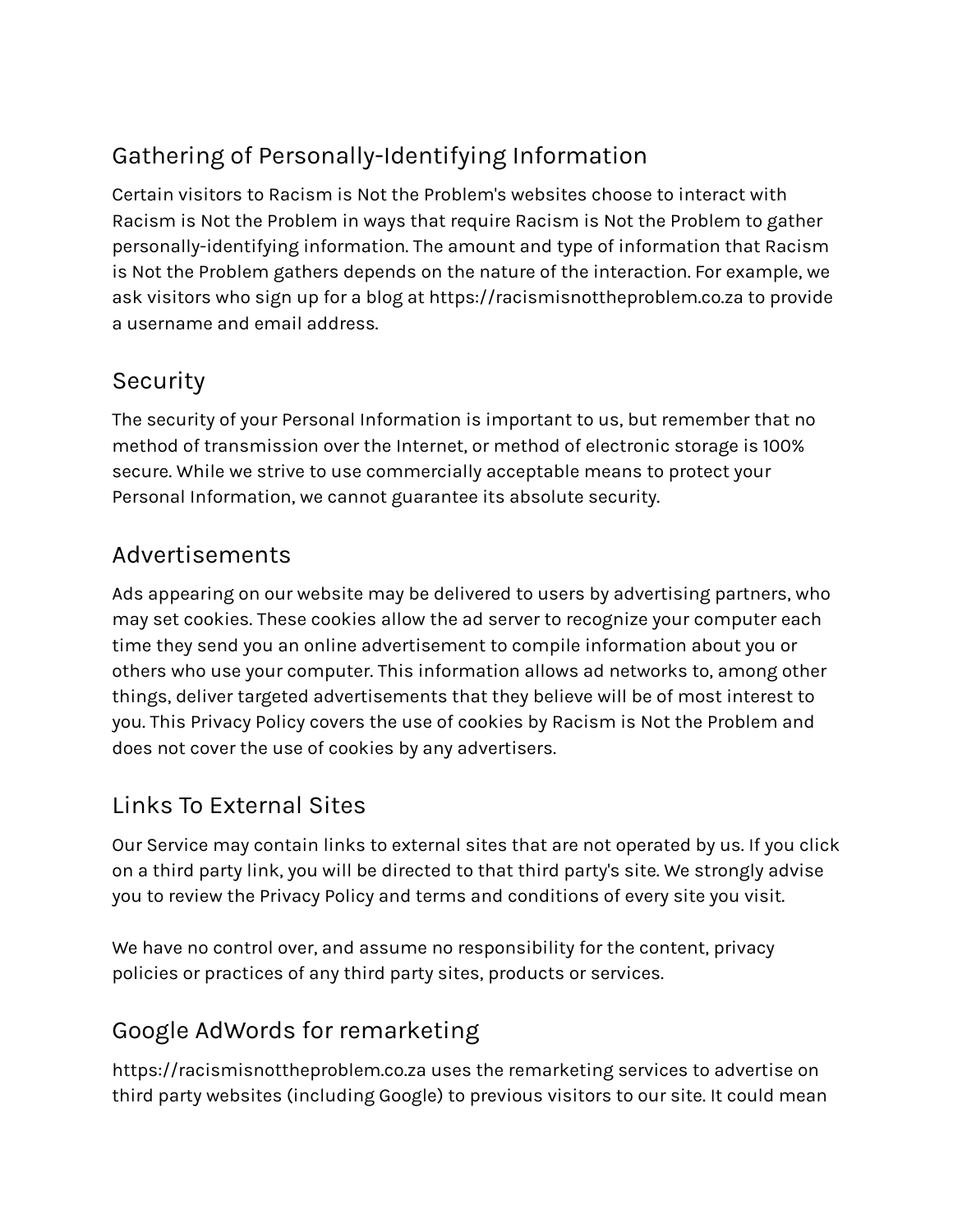that we advertise to previous visitors who haven't completed a task on our site, for example using the contact form to make an enquiry. This could be in the form of an advertisement on the Google search results page, or a site in the Google Display Network. Third-party vendors, including Google, use cookies to serve ads based on someone's past visits. Of course, any data collected will be used in accordance with our own privacy policy and Google's privacy policy.

You can set preferences for how Google advertises to you using the Google Ad Preferences page, and if you want to you can opt out of interest-based advertising entirely by cookie settings or permanently using a browser plugin.

#### Protection of Certain Personally-Identifying Information

Racism is Not the Problem discloses potentially personally-identifying and personally-identifying information only to those of its employees, contractors and affiliated organizations that (i) need to know that information in order to process it on Racism is Not the Problem's behalf or to provide services available at Racism is Not the Problem's website, and (ii) that have agreed not to disclose it to others. Some of those employees, contractors and affiliated organizations may be located outside of your home country; by using Racism is Not the Problem's website, you consent to the transfer of such information to them. Racism is Not the Problem will not rent or sell potentially personally-identifying and personally-identifying information to anyone. Other than to its employees, contractors and affiliated organizations, as described above, Racism is Not the Problem discloses potentially personally-identifying and personally-identifying information only in response to a subpoena, court order or other governmental request, or when Racism is Not the Problem believes in good faith that disclosure is reasonably necessary to protect the property or rights of Racism is Not the Problem, third parties or the public at large.

If you are a registered user of https://racismisnottheproblem.co.za and have supplied your email address, Racism is Not the Problem may occasionally send you an email to tell you about new features, solicit your feedback, or just keep you up to date with what's going on with Racism is Not the Problem and our products. We primarily use our blog to communicate this type of information, so we expect to keep this type of email to a minimum. If you send us a request (for example via a support email or via one of our feedback mechanisms), we reserve the right to publish it in order to help us clarify or respond to your request or to help us support other users. Racism is Not the Problem takes all measures reasonably necessary to protect against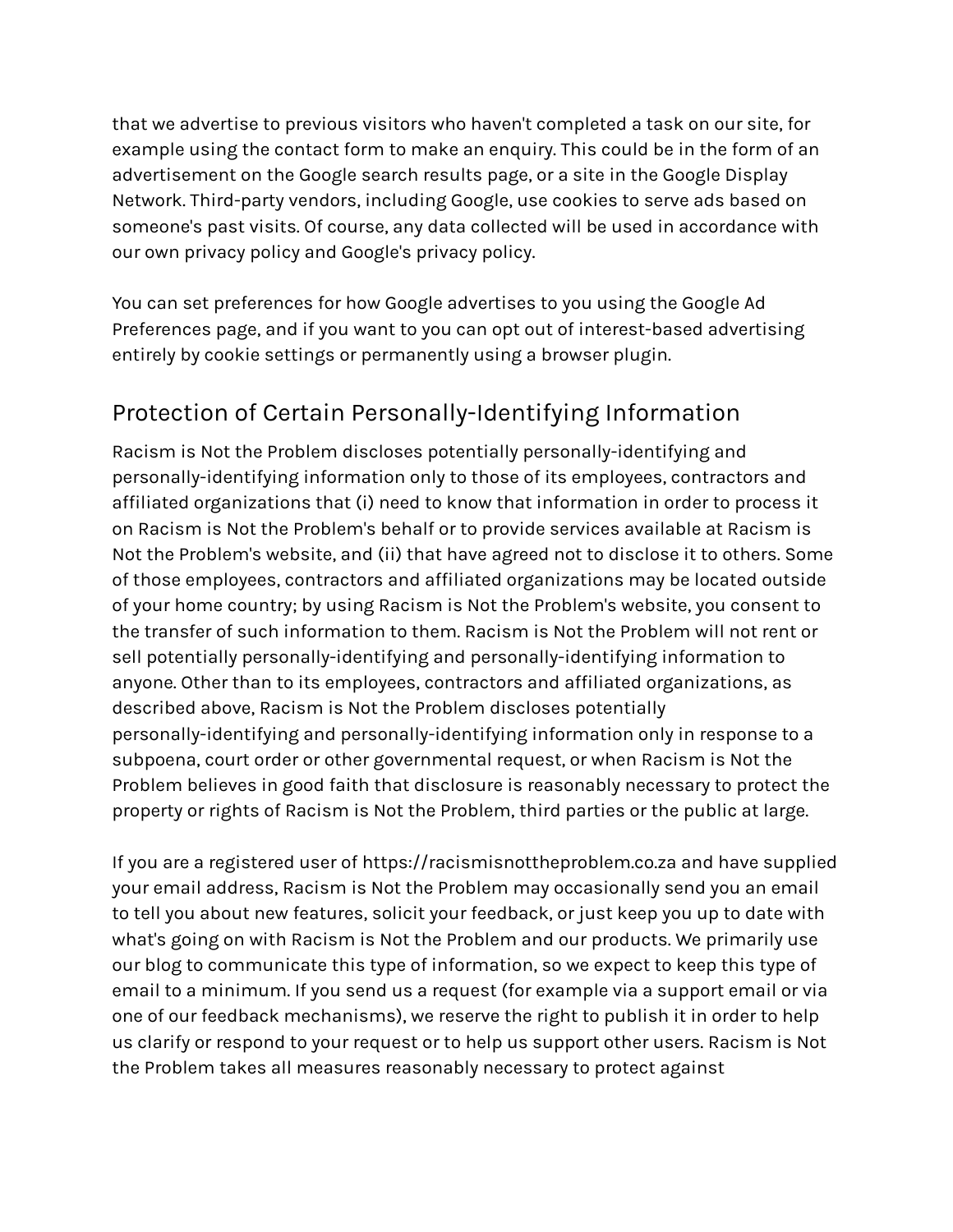unauthorized access, use, alteration or destruction of potentially personally-identifying and personally-identifying information.

# Aggregated Statistics

Racism is Not the Problem may collect statistics about the behavior of visitors to its website. Racism is Not the Problem may display this information publicly or provide it to others. However, Racism is Not the Problem does not disclose your personally-identifying information.

#### Cookies

To enrich and perfect your online experience, Racism is Not the Problem uses "Cookies", similar technologies and services provided by others to display personalized content, appropriate advertising and store your preferences on your computer.

A cookie is a string of information that a website stores on a visitor's computer, and that the visitor's browser provides to the website each time the visitor returns. Racism is Not the Problem uses cookies to help Racism is Not the Problem identify and track visitors, their usage of https://racismisnottheproblem.co.za, and their website access preferences. the visitors who do not wish to have cookies placed on their computers should set their browsers to refuse cookies before using Racism is Not the Problem's websites, with the drawback that certain features of Racism is Not the Problem's websites may not function properly without the aid of cookies.

By continuing to navigate our website without changing your cookie settings, you hereby acknowledge and agree to Racism is Not the Problem's use of cookies.

## Business Transfers

If Racism is Not the Problem, or substantially all of its assets, were acquired, or in the unlikely event that Racism is Not the Problem goes out of business or enters bankruptcy, user information would be one of the assets that is transferred or acquired by a third party. You acknowledge that such transfers may occur, and that any acquirer of Racism is Not the Problem may continue to use your personal information as set forth in this policy.